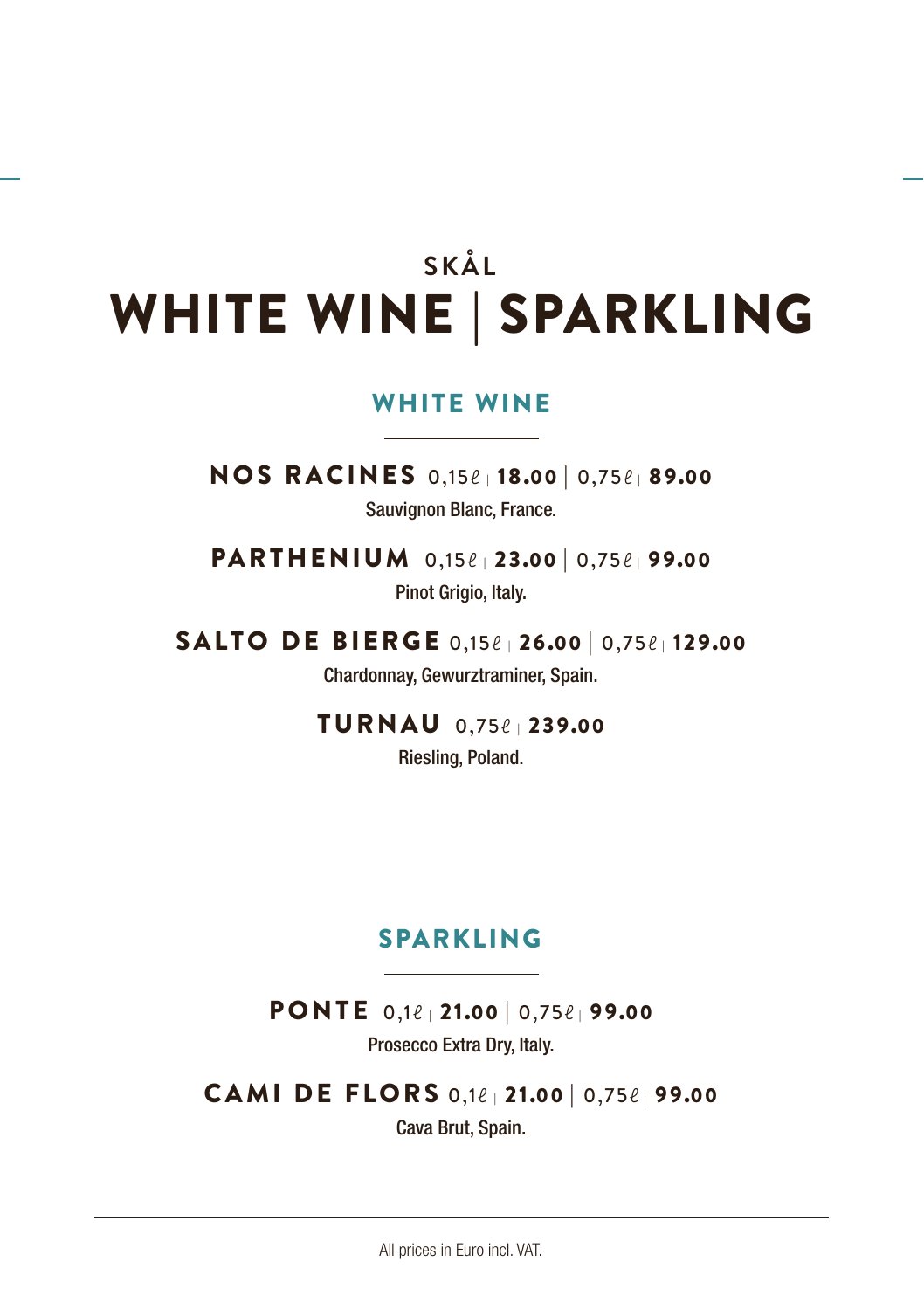# **SKÅL** RED WINE | ROSÉ

#### RED WINE

NOS RACINES 0,15ℓ | 18.00 | 0,75ℓ | 89.<sup>00</sup> Merlot, France.

GRIFONE 0,15ℓ | 25.00 | 0,75ℓ | 109.<sup>00</sup> Primitivo di Puglia, Italy.

CELLAR SELECTION 0,15ℓ | 23.00 | 0,75ℓ | 99.<sup>00</sup> Carmenere, Chile.

CALABRIA RICHLAND 0,15ℓ | 30.00 | 0,75ℓ | 149.<sup>00</sup> Black Shiraz, Australia.

> TURNAU 0,15ℓ | 34.00 | 0,75ℓ | 159.<sup>00</sup> Rondo, Poland.

## ROSÉ

BARDON DE LEY LAGRIMA 0,75ℓ | 109.<sup>00</sup>

Rioja, Spain.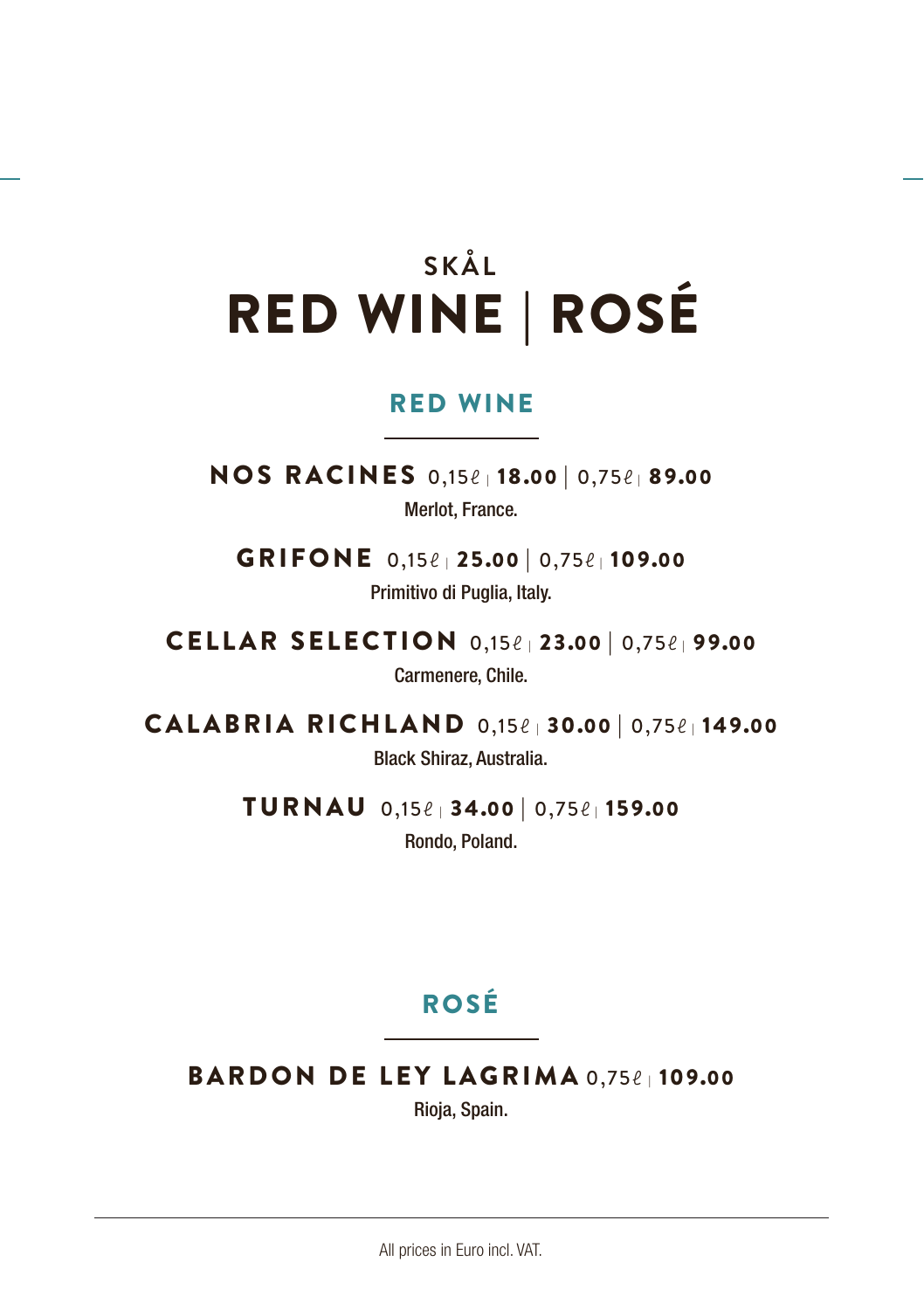# **SKÅL** COCKTAILS

#### SANGRIA 15CL | 28.00

White or red wine, citrus and seasonal fruits.

## SANGRIA 75CL |120.00

White or red wine, citrus and seasonal fruits.

## SWEET AND SOUR | 30.00

Whiskey, Martini Dry, pinapple juice, lime.

### MINT JULEP <sup>|</sup> 30.00

Whiskey, sugar syrup, mint.

## APPLE SUNRISE |30.00

Whiskey, pressed apple juice, mint.

### CHERRY SPRITZ | 32.00

Cherry vodka, Prosecco, mint,

#### REFRESH | 30.00

Martini Bianko, elderflower liqueur, green tea, lemon, mint.

## PROSECCO GIN <sup>|</sup> 30.00

Gin, Prosecco, seasonal fruits.

## MAN'S ORANGE <sup>|</sup> 34.00

Whiskey, Triple Sec, Cointreau, orange juice.

### PRETTY HONEY <sup>|</sup> 30.00

Vodka, honey, lime, cider, mint.